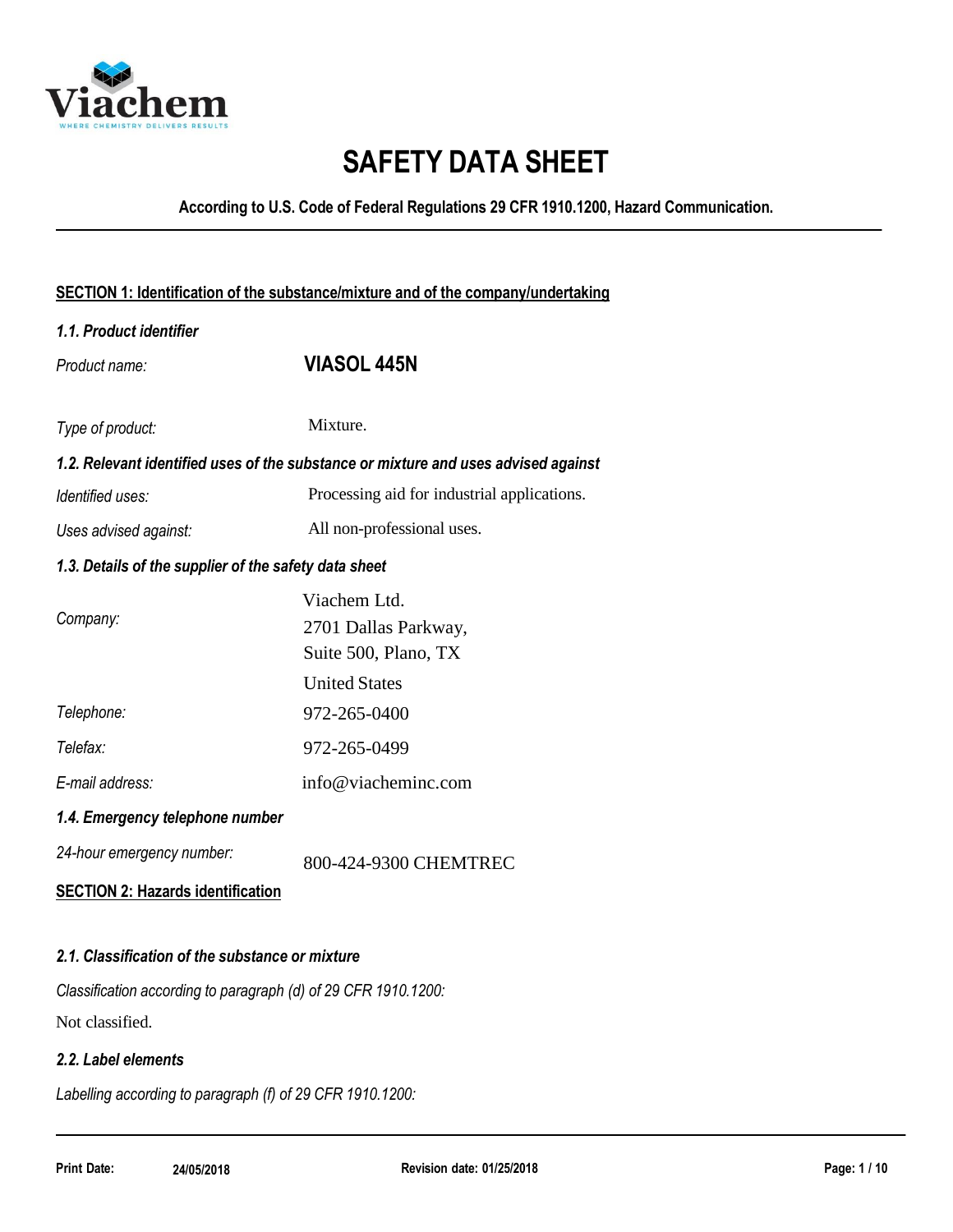| Hazard symbol(s):           | None. |
|-----------------------------|-------|
| Signal word:                | None. |
| Hazard statement(s):        | None. |
| Precautionary statement(s): | None. |

### *2.3. Other hazards*

Spills produce extremely slippery surfaces.

### **SECTION 3: Composition/information on ingredients**

#### *3.1. Substances*

Not applicable, this product is a mixture.

*3.2. Mixtures* This product is a mixture.

*Hazardous components* Contains no reportable hazardous substances.

#### **SECTION 4: First aid measures**

#### *4.1. Description of first aid measures*

*Inhalation:* Move to fresh air. No hazards which require special first aid measures.

*Skin contact:* Wash off with plenty of water. Get medical attention if irritation develops and persists.

*Eye contact:* In the case of contact with eyes, rinse immediately with plenty of water and seek medical advice.

*Ingestion:*

If swallowed, DO NOT induce vomiting unless directed to do so by medical personnel. Get medical attention.

#### *4.2. Most important symptoms and effects, both acute and delayed*

None under normal use.

#### *4.3. Indication of any immediate medical attention and special treatment needed.*

None reasonably foreseeable.

*Other information:* None.

#### **SECTION 5: Fire-fighting measures**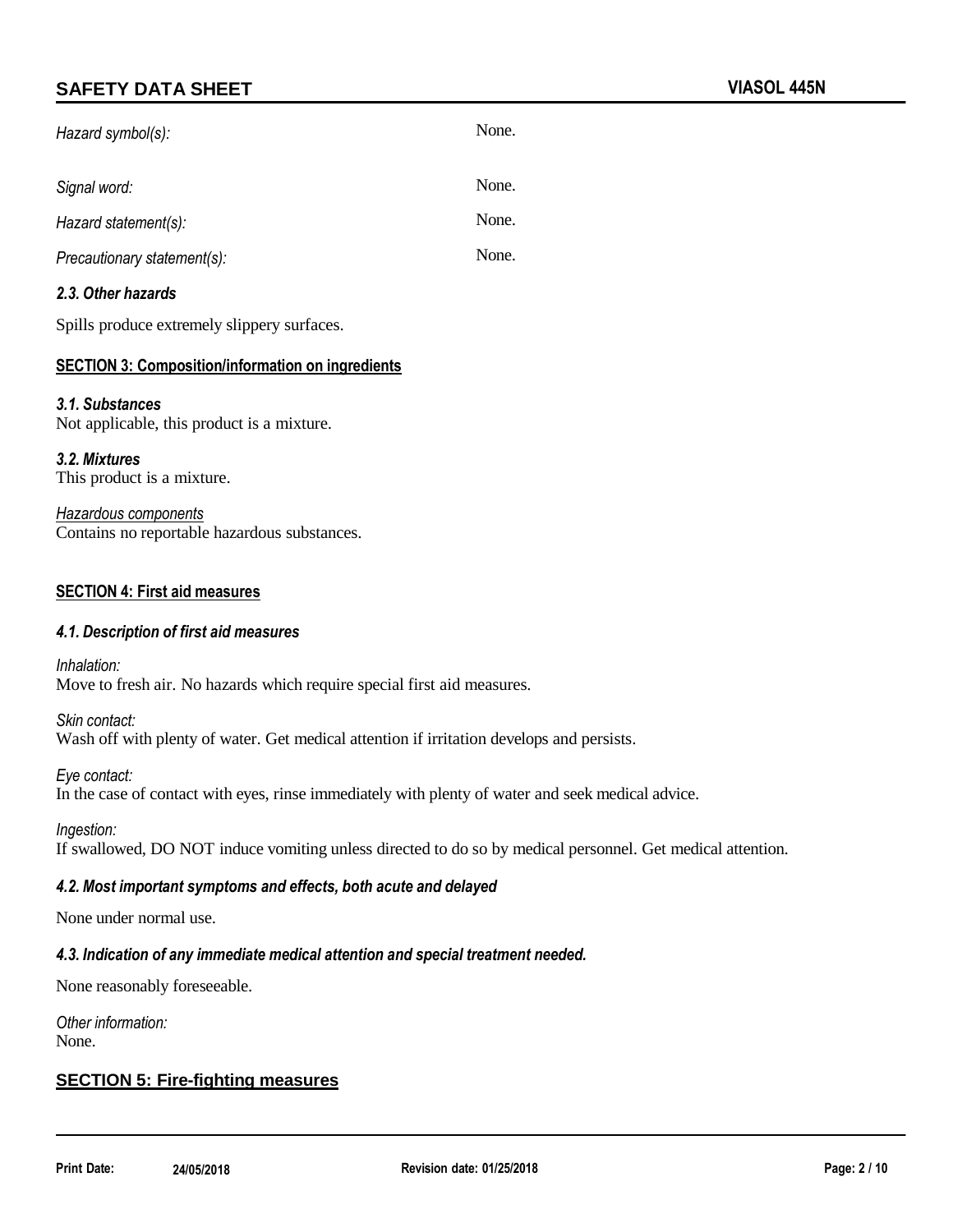#### **SECTION 5: Fire-fighting measures**

#### *5.1. Extinguishing media*

*Suitable extinguishing media:* Water. Water spray. Foam. Carbon dioxide (CO2). Dry powder. Warning! Spills produce extremely slippery surfaces.

*Unsuitable extinguishing media:* None known.

#### *5.2. Special hazards arising from the substance or mixture*

*Hazardous decomposition products:* Thermal decomposition may produce: carbon oxides (COx).

#### *5.3. Advice for fire-fighters*

*Protective measures:* No special protective measures against fire required. Wear self contained breathing apparatus for fire fighting if necessary.

*Other information:* Will not burn until water is evaporated. Spills produce extremely slippery surfaces.

#### **SECTION 6: Accidental release measures**

#### *6.1. Personal precautions, protective equipment and emergency procedures*

*Personal precautions:* No special precautions required. Spills produce extremely slippery surfaces.

*Protective equipment:* Wear adequate personal protective equipment (see Section 8 Exposure Controls/Personal Protection).

*Emergency procedures:* Prevent further leakage or spillage if safe to do so. Keep people away from spill/leak.

#### *6.2. Environmental precautions*

As with all chemical products, do not flush into surface water.

#### *6.3. Methods and material for containment and cleaning up*

#### Small spills:

Do not flush with water.Soak up with inert absorbent material. Sweep up and shovel into suitable containers for disposal.

Large spills: Do not flush with water. Dam up. Clean up promptly by scoop or vacuum.

#### Residues:

After cleaning, flush away traces with water.

#### *6.4. Reference to other sections*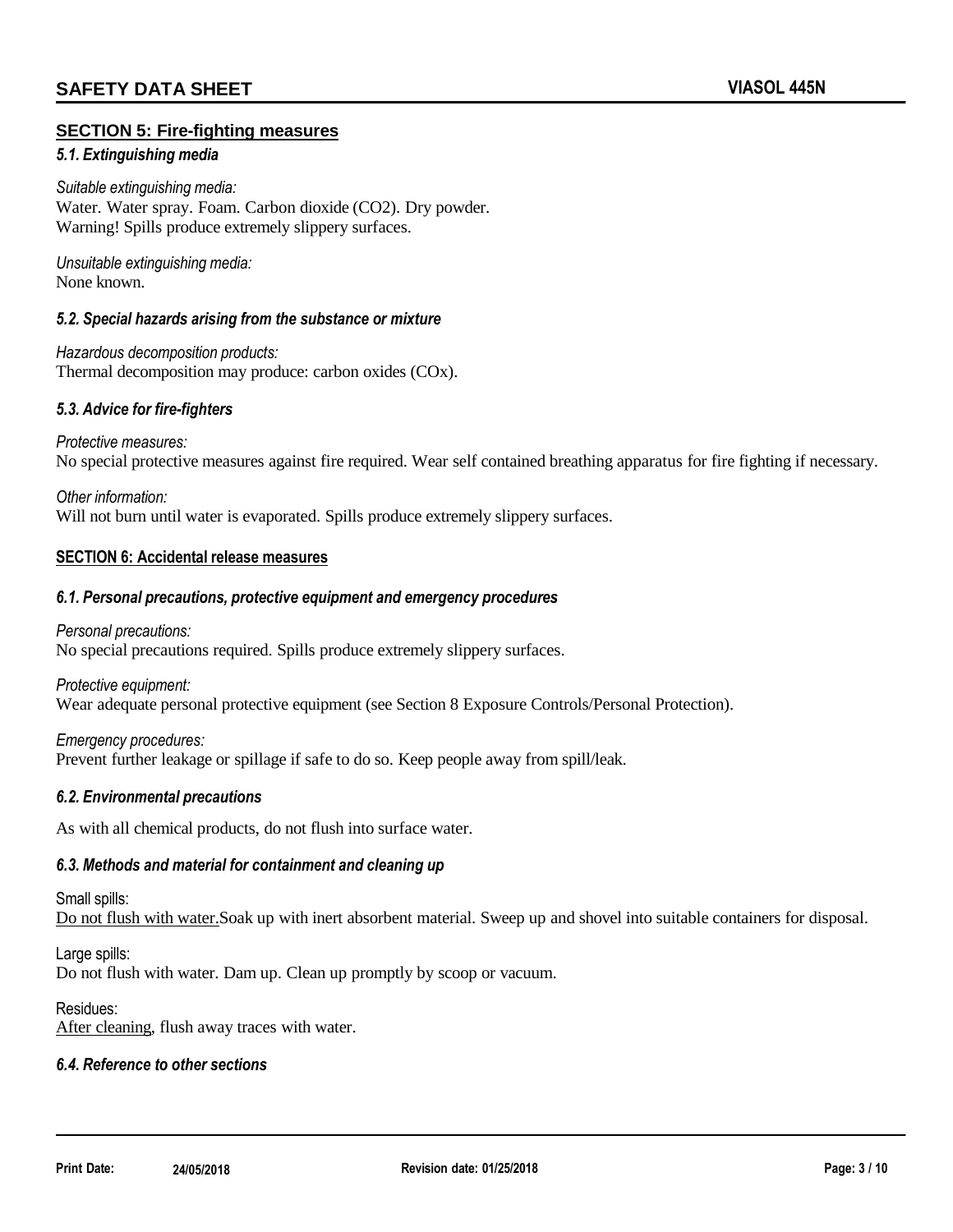SECTION 7: Handling and storage; SECTION 8: Exposure controls/personal protection; SECTION 13: Disposal considerations;

#### **SECTION 7: Handling and storage**

#### *7.1. Precautions for safe handling*

Renders surfaces extremely slippery when spilled.

#### *7.2. Conditions for safe storage, including any incompatibilities*

Keep container tightly closed. Freezing will affect the physical condition and may damage the material.

#### *7.3. Specific end use(s)*

This information is not available.

#### **SECTION 8: Exposure controls/personal protection**

#### *8.1. Control parameters*

*Occupational exposure limits:*

None known.

#### *8.2. Exposure controls*

#### *Appropriate engineering controls:*

Use local exhaust if misting occurs. Natural ventilation is adequate in absence of mists.

#### *Individual protection measures, such as personal protective equipment:*

*a) Eye/face protection:* Safety glasses with side-shields.

#### *b) Skin protection:*

*i) Hand protection:* Impervious gloves. *ii) Other:* Chemical resistant apron or protective suit if splashing or repeated contact with solution is likely.

*c) Respiratory protection:* Not required ; except in case of aerosol formation.

*d) Additional advice:* Handle in accordance with good industrial hygiene and safety practice.

#### *Environmental exposure controls:*

Do not allow uncontrolled discharge of product into the environment.

#### **SECTION 9: Physical and chemical properties**

#### *9.1. Information on basic physical and chemical properties*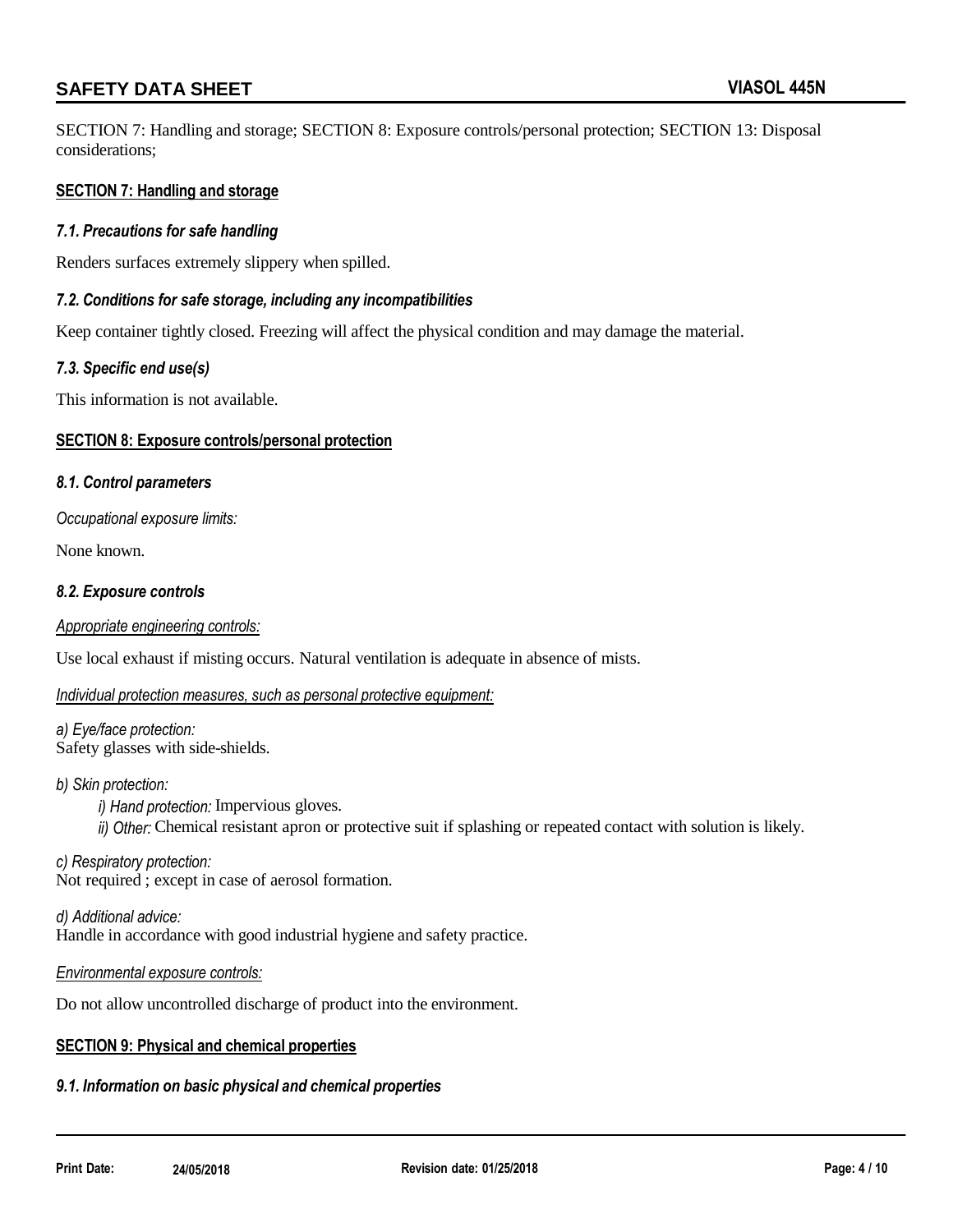| a) Appearance:                                   | Clear to slightly yellow liquid.                              |
|--------------------------------------------------|---------------------------------------------------------------|
| b) Odour:                                        | Slight.                                                       |
| c) Odour Threshold:                              | No data available.                                            |
| $d$ ) $pH$ :                                     | $6 - 9$                                                       |
| e) Melting point/freezing point:                 | $< 0$ °C                                                      |
| f) Initial boiling point and boiling range:      | $100^{\circ}$ C                                               |
| g) Flash point:                                  | Does not flash.                                               |
| h) Evaporation rate:                             | Same as water.                                                |
| i) Flammability (solid, gas):                    | Not applicable.                                               |
| j) Upper/lower flammability or explosive limits: | Not expected to create explosive atmospheres.                 |
| k) Vapour pressure:                              | 2.3 kPa @ 20°C                                                |
| I) Vapour density:                               | Equivalent to water $(\sim 0.8 \text{ g/l})$ .                |
| m) Relative density:                             | $1.0 - 1.4$                                                   |
| $n)$ Solubility(ies):                            | Completely miscible in water.                                 |
| o) Partition coefficient:                        | $\sim 0$                                                      |
| P) Autoignition temperature:                     | Does not self-ignite (based on the chemical structure).       |
| q) Decomposition temperature:                    | $>100^{\circ}$ C                                              |
| r) Viscosity:                                    | See Technical Bulletin.                                       |
| s) Explosive properties:                         | Not expected to be explosive based on the chemical structure. |
| t) Oxidizing properties:                         | Not expected to be oxidising based on the chemical structure. |
| 9.2. Other information                           |                                                               |

None.

# **SECTION 10: Stability and reactivity**

### *10.1. Reactivity*

None known.

# *10.2. Chemical stability*

Stable.

# *10.3. Possibility of hazardous reactions*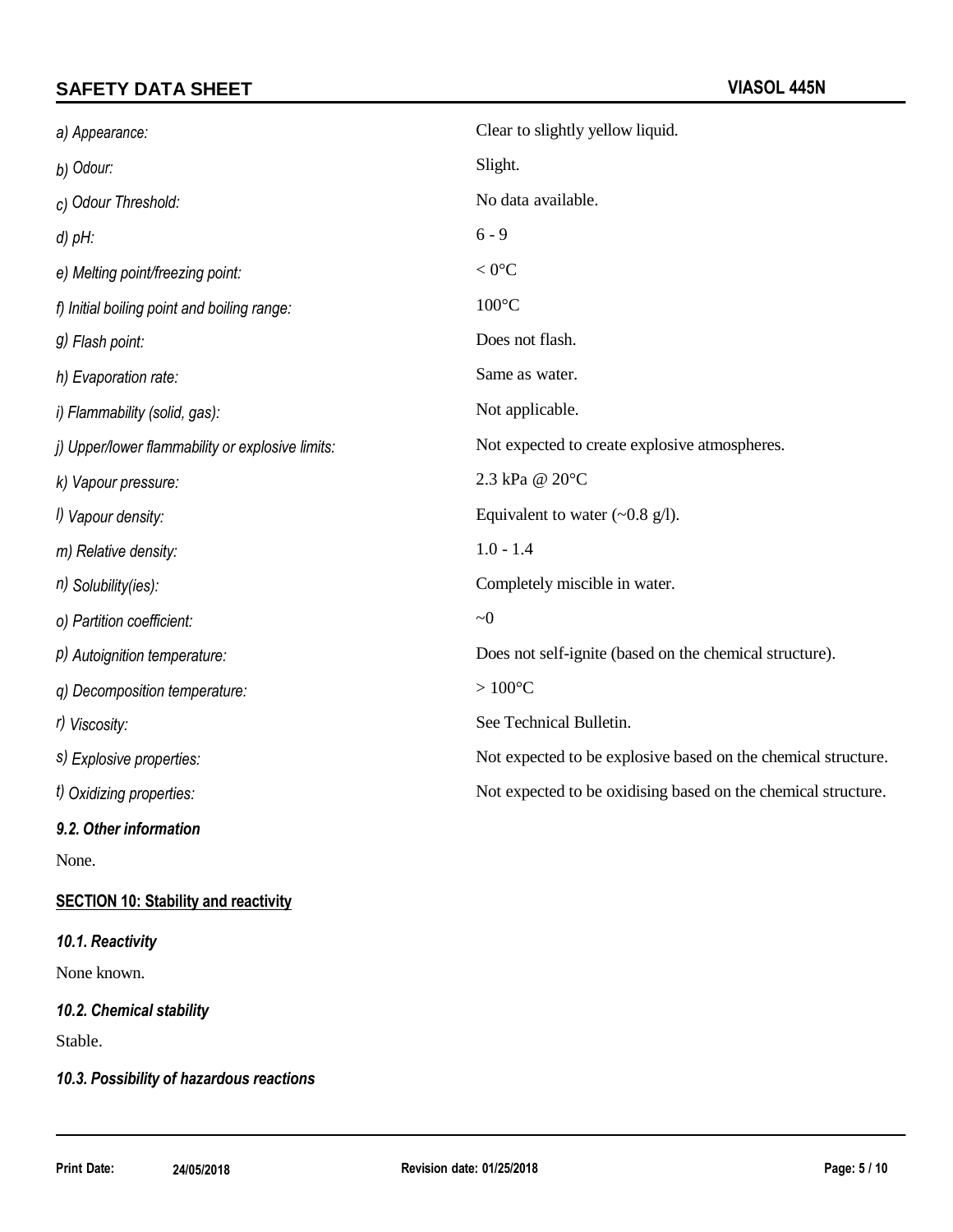No dangerous reaction known under conditions of normal use.

#### *10.4. Conditions to avoid*

Protect from frost, heat and sunlight.

#### *10.5. Incompatible materials*

None known.

#### *10.6. Hazardous decomposition products*

Thermal decomposition may produce: carbon oxides (COx).

### **SECTION 11: Toxicological information**

#### *11.1. Information on toxicological effects*

#### *Information on the product as supplied:*

| Acute oral toxicity:               | LD50/oral/rat $>$ 5000 mg/kg. (Estimated)                                                                                                                                                                      |
|------------------------------------|----------------------------------------------------------------------------------------------------------------------------------------------------------------------------------------------------------------|
| Acute dermal toxicity:             | LD50/dermal/rat $>$ 5000 mg/kg. (Estimated)                                                                                                                                                                    |
| Acute inhalation toxicity:         | Testing by the inhalation route is inappropriate because exposure of humans via<br>inhalation is unlikely: the substance has no vapour pressure and there is practically no<br>exposure to inhalable aerosols. |
| Skin corrosion/irritation:         | By analogy with similar products, this product is not expected to be irritating.                                                                                                                               |
| Serious eye damage/eye irritation: | By analogy with similar products, this product is not expected to be irritating.                                                                                                                               |
| Respiratory/skin sensitisation:    | By analogy with similar products, this product is not expected to be sensitizing.                                                                                                                              |
| Mutagenicity:                      | By analogy with similar products, this product is not expected to to be mutagenic.                                                                                                                             |
| Carcinogenicity:                   | By analogy with similar substances, this substance is not expected to be carcinogenic.                                                                                                                         |
| Reproductive toxicity:             | By analogy with similar substances, this substance is not expected to be toxic for<br>reproduction.                                                                                                            |
| STOT - Single exposure:            | No known effects.                                                                                                                                                                                              |
| STOT - Repeated exposure:          | No known effect.                                                                                                                                                                                               |
| Aspiration hazard:                 | No hazards resulting from the material as supplied.                                                                                                                                                            |

#### **SECTION 12: Ecological information**

#### *12.1. Toxicity*

| Information on the product as supplied: |                                                             |
|-----------------------------------------|-------------------------------------------------------------|
| Acute toxicity to fish:                 | LC50/Oncorhynchus mykiss/96 hours $> 100$ mg/L. (Estimated) |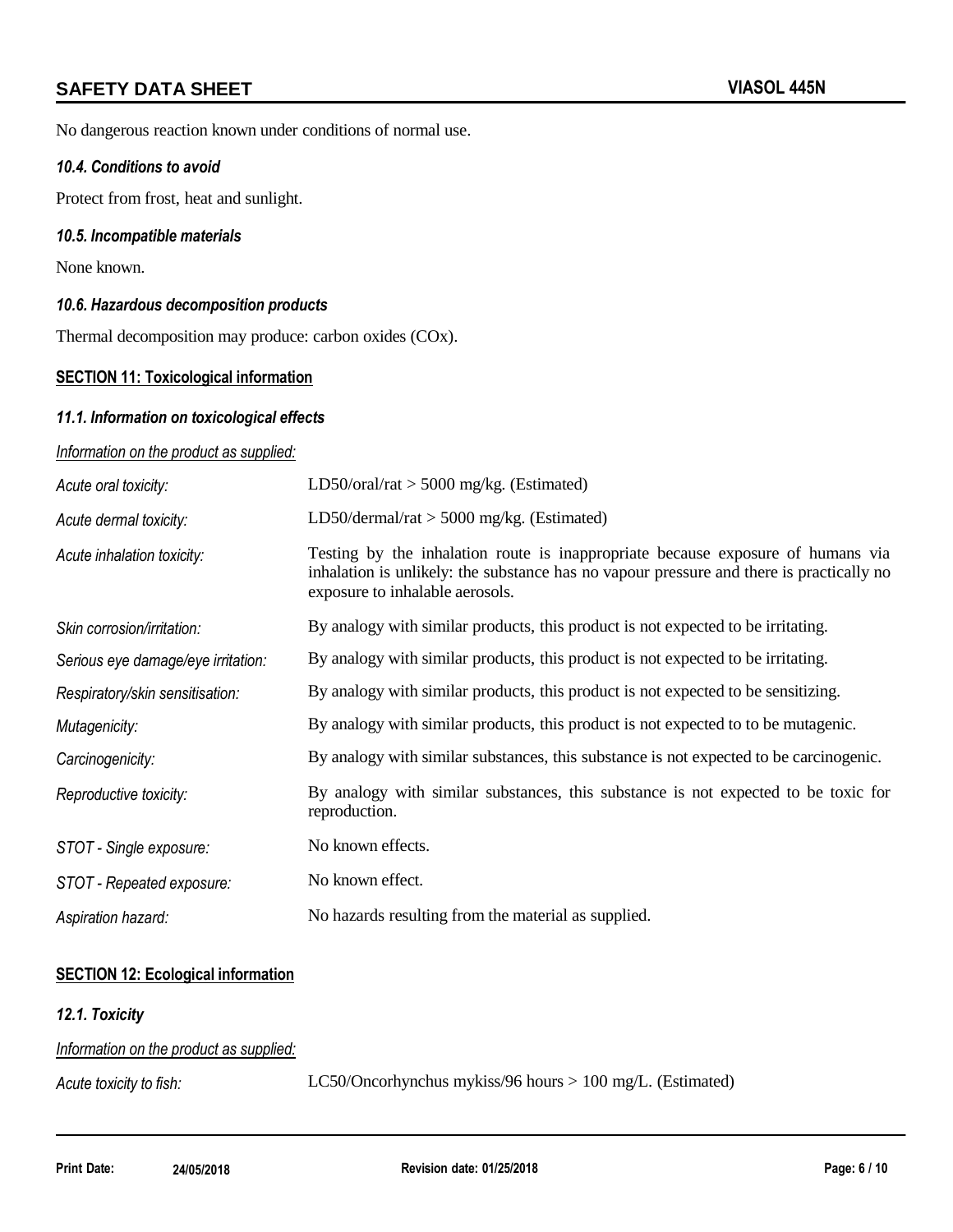| Acute toxicity to invertebrates:   | EC50/Daphnia magna/48 hours $> 100$ mg/L. (Estimated) |
|------------------------------------|-------------------------------------------------------|
| Acute toxicity to algae:           | $IC50/Algae/72 hours > 100 mg/L$ (Estimated)          |
| Chronic toxicity to fish:          | No data available.                                    |
| Chronic toxicity to invertebrates: | No data available.                                    |
| Toxicity to microorganisms:        | No data available.                                    |
| Effects on terrestrial organisms:  | No data available.                                    |
| Sediment toxicity:                 | No data available.                                    |

#### *12.2. Persistence and degradability*

#### *Information on the product as supplied:*

| Degradation: | Not readily biodegradable. |
|--------------|----------------------------|
| Hydrolysis:  | Does not hydrolyse.        |
| Photolysis:  | No data available.         |

### *12.3. Bioaccumulative potential*

|  | Information on the product as supplied: |  |  |  |
|--|-----------------------------------------|--|--|--|
|--|-----------------------------------------|--|--|--|

The product is not expected to bioaccumulate.

| Partition co-efficient (Log Pow): | $\sim$ ()          |
|-----------------------------------|--------------------|
| Bioconcentration factor (BCF):    | No data available. |

#### *12.4. Mobility in soil*

*Information on the product as supplied:*

No data available.

#### *12.5. Other adverse effects*

None known.

### **SECTION 13: Disposal considerations**

### *13.1. Waste treatment methods*

#### *Waste from residues/unused products:*

Dispose in accordance with local and national regulations. Can be landfilled or incinerated, when in compliance with local regulations.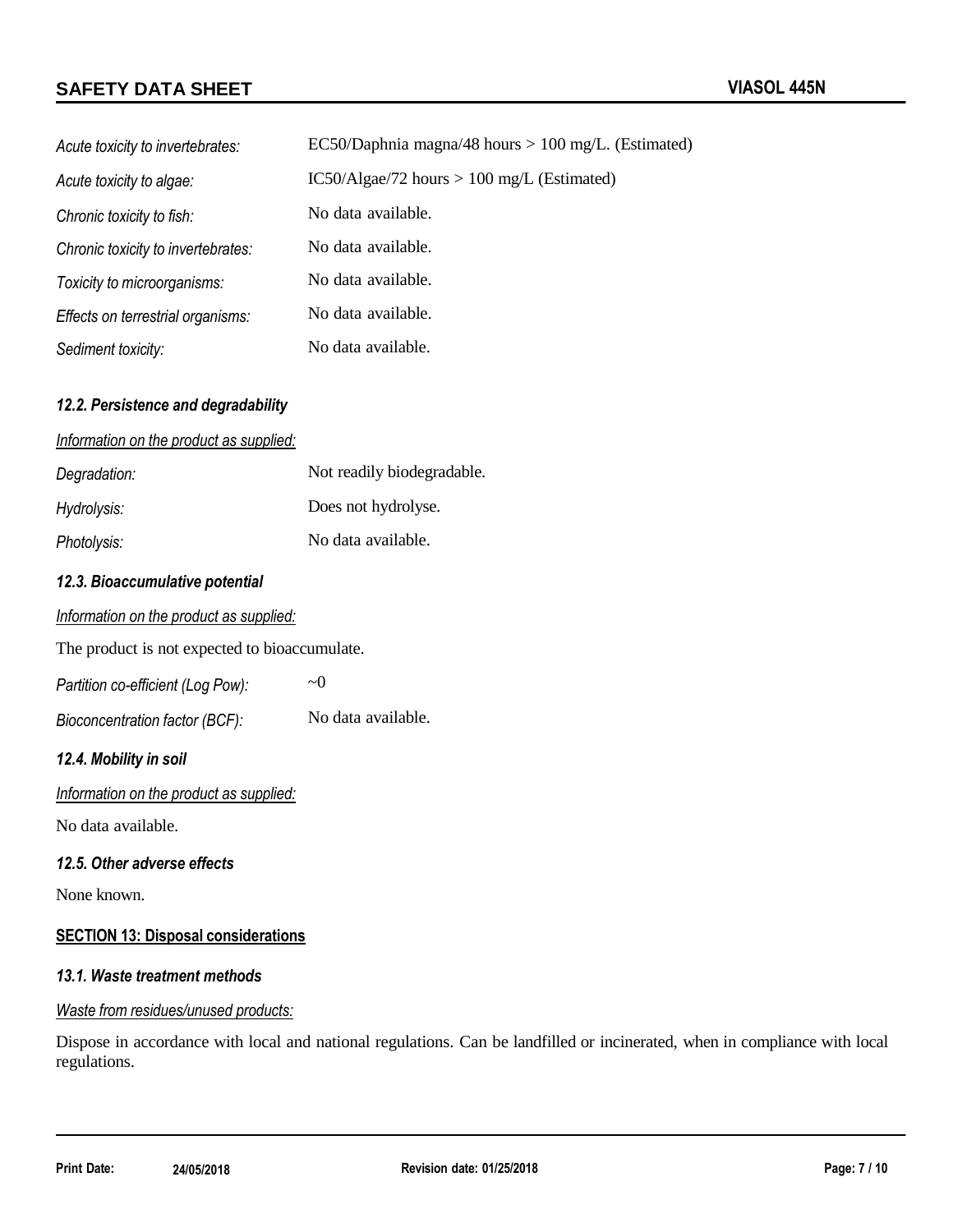#### *Contaminated packaging:*

Rinse empty containers with water and use the rinse-water to prepare the working solution. If recycling is not practicable, dispose of in compliance with local regulations.

#### *Recycling:*

In accordance with local and national regulations.

#### **SECTION 14: Transport information**

#### *Land transport (DOT)*

Not classified.

#### *Sea transport (IMDG)*

Not classified.

#### *Air transport (IATA)*

Not classified.

### **SECTION 15: Regulatory information**

#### *15.1. Safety, health and environmental regulations/legislation specific for the substance or mixture*

*Information on the product as supplied:*

#### *TSCA Chemical Substances Inventory:*

All components of this product are either listed on the inventory or are exempt from listing.

#### *US SARA Reporting Requirements:*

*SARA (Section 311/312) hazard class:* Not concerned.

#### *SARA Title III Sections:*

*Section 302 (TPQ) - Reportable Quantity:* Not concerned.

*Section 304 - Reportable Quantity:* Not concerned.

*Section 313 (De minimis concentration):* Not concerned.

#### *Clean Water Act*

*Section 311 Hazardous Substances (40 CFR 117.3) - Reportable Quantity:* Not concerned.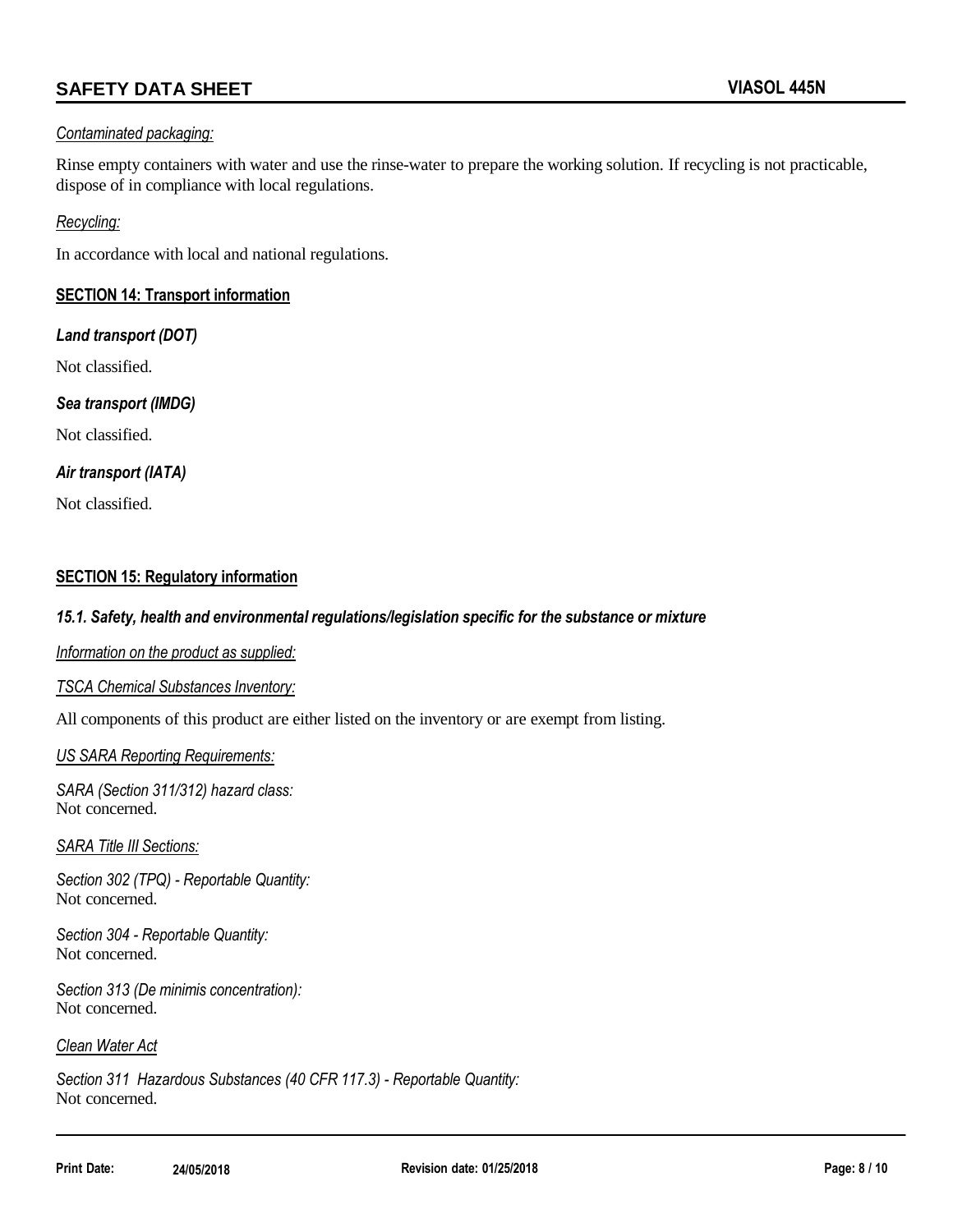#### *Clean Air Act*

*Section 112(r) Accidental release prevention requirements (40 CFR 68) - Reportable Quantity:* Not concerned.

#### *CERCLA*

*Hazardous Substances List (40 CFR 302.4) - Reportable Quantity:* Not concerned.

#### *RCRA status :*

Not RCRA hazardous.

*California Proposition 65 Information:*

Not concerned.

#### **SECTION 16: Other information**

#### *NFPA and HMIS Ratings:*

*NFPA:*

| Health:       |          |
|---------------|----------|
| Flammability: |          |
| Instability:  | $\Omega$ |



*HMIS:*

| Health:          | $\Omega$ |
|------------------|----------|
| Flammability:    | $\Omega$ |
| Physical Hazard: | $\Omega$ |
| PPE Code:        | B        |

### *This data sheet contains changes from the previous version in section(s):*

SECTION 5. Fire-fighting measures, SECTION 8. Exposure controls/personal protection, SECTION 15. Regulatory information, SECTION 16. Other Information.